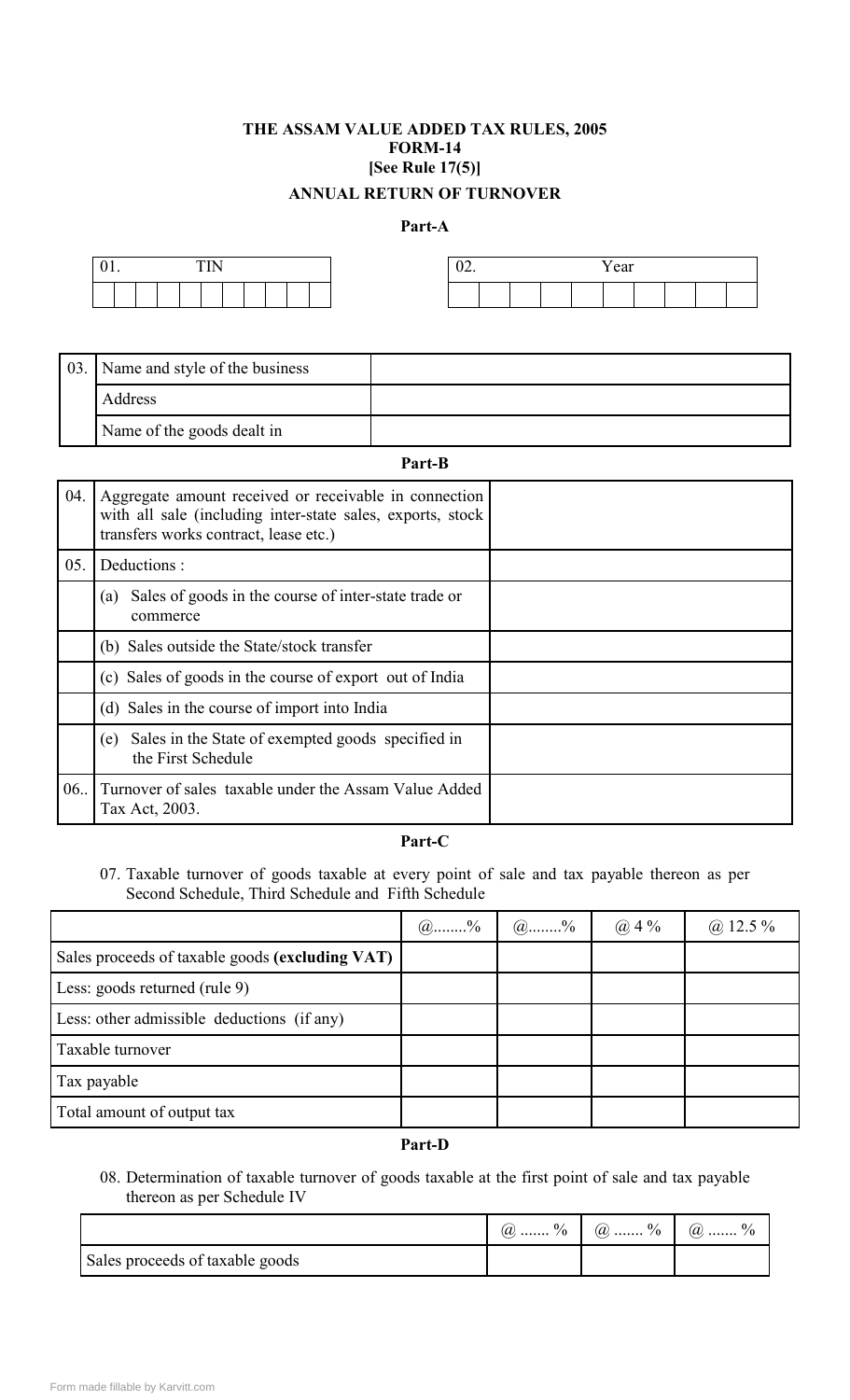| Less: Sales proceeds of goods which have been subjected<br>to tax in the State |  |  |
|--------------------------------------------------------------------------------|--|--|
| Less: goods returned (rule 9)                                                  |  |  |
| Less: other admissible deductions (if any)                                     |  |  |
| Taxable turnover (excluding tax)                                               |  |  |
| Output Tax payable                                                             |  |  |
| Total tax payable                                                              |  |  |

#### Part-E

09. Determination of taxable turnover in respect of the transfer of the property in goods involved in execution of works contract and tax payable thereon

| Total value of works contract    |  |
|----------------------------------|--|
| Less labour charges              |  |
| Less other charges               |  |
| Taxable turnover (excluding VAT) |  |
| Output Tax payable               |  |

Part-F

10. Determination of taxable turnover and tax payable thereon in respect of the transfer of the right to use

| Amount received or receivable in respect of operating lease |  |
|-------------------------------------------------------------|--|
| Less: deduction allowable, if any                           |  |
| Taxable turnover (excluding VAT)                            |  |
| I Tax payable                                               |  |

#### Part-G

## 11. Determination of turnover of purchases and tax payable thereon

|                                                                                      | $\omega$ % | $\omega$ % |
|--------------------------------------------------------------------------------------|------------|------------|
| Value of taxable goods purchase                                                      |            |            |
| Add: value of opening stock                                                          |            |            |
| Total                                                                                |            |            |
| Less: purchase value of goods sold to registered dealers within the state            |            |            |
| Less: value of closing stock                                                         |            |            |
| Value of goods taxable at the point of last purchase in the State<br>(excluding VAT) |            |            |
| Tax payable                                                                          |            |            |
| Total amount of Purchase tax                                                         |            |            |

## Part-H

## 12. Purchases of taxable goods made in the State and tax paid thereon

|                                      | $\frac{0}{0}$<br>(a) | $\frac{0}{0}$<br>@) | $(a)$ 4 % | ( <i>a</i> ) 12.5 $\%$ |
|--------------------------------------|----------------------|---------------------|-----------|------------------------|
| Purchases (excluding VAT)            |                      |                     |           |                        |
| Less: goods returned [Section 14(9)] |                      |                     |           |                        |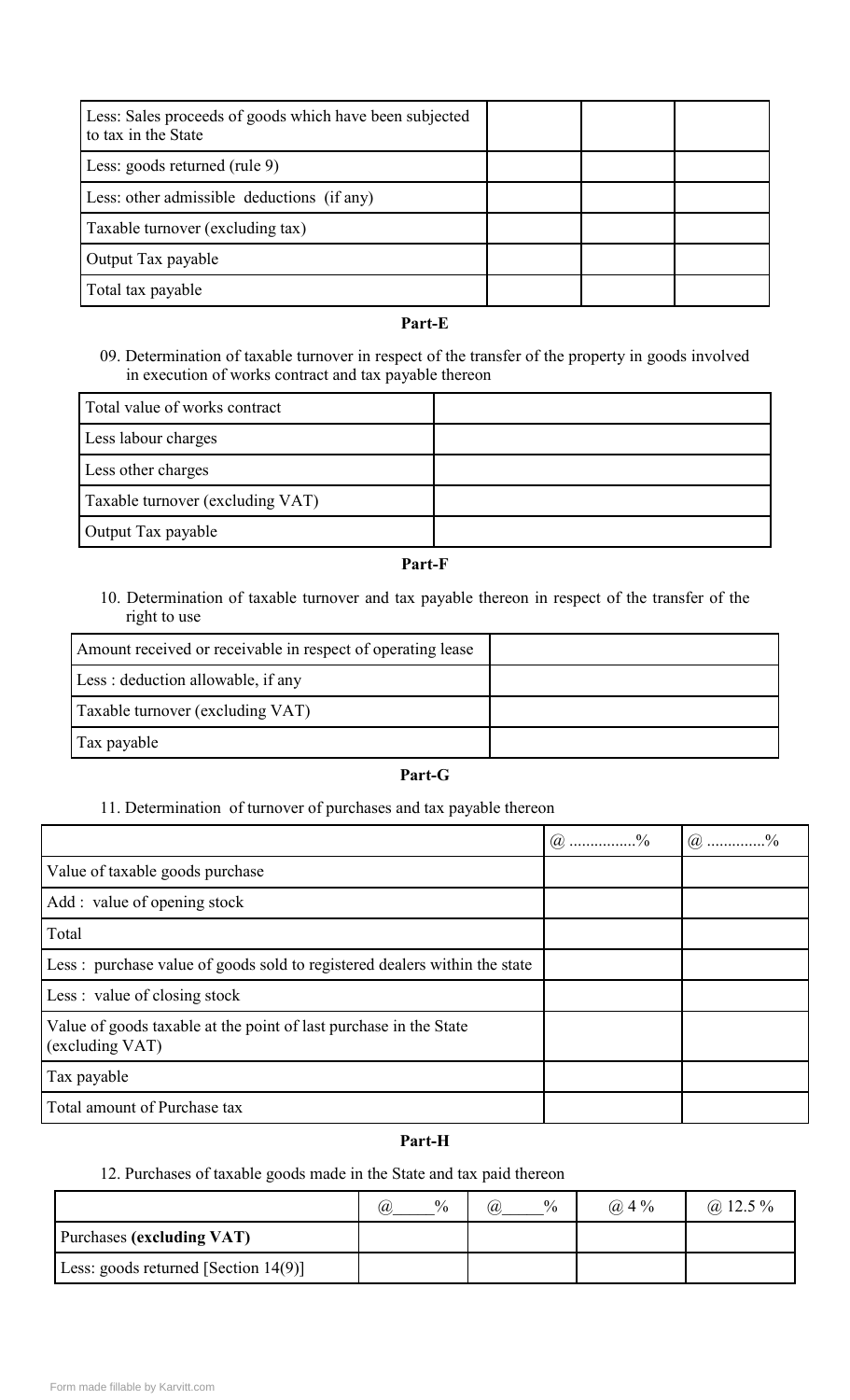| Less: other admissible deductions |  |  |
|-----------------------------------|--|--|
| Net Purchases                     |  |  |
| Tax paid                          |  |  |
| Total amount of input tax         |  |  |

#### Part-I

#### 13. Calculation of total tax and interest payable and paid.

|                                                                                  | Inner column | Final amount     |
|----------------------------------------------------------------------------------|--------------|------------------|
| (a) Output tax payable as per part C                                             | Rs.          |                  |
| (b) Output tax payable as per part D                                             | Rs.          |                  |
| (c) Output tax payable as per part E                                             | Rs.          |                  |
| (d) Output tax payable as per part F                                             | Rs.          |                  |
| (e) Output tax $[(a)+(b)+(c)+(d)]$                                               | Rs.          |                  |
| (f) Add/ Less: adjustment to output tax, if any<br>(specify) as per Annexure 4   | Rs.          |                  |
| (g) Total Output tax $[(e) \pm (f)]$                                             |              | Rs.              |
| (h) Purchase tax payable as per Part G                                           |              | Rs.              |
| (i) Total tax payable $[(g)+(h)]$                                                |              | Rs.              |
| (i) Input tax credit on purchases as per Part H                                  | Rs.          |                  |
| $(k)$ Add/ Less : adjustment to input tax, if any<br>(specify) as per Annexure 5 | Rs.          |                  |
| (1) Net Input tax credit $[(i) \pm (k)]$                                         |              | Rs.              |
| (m) Tax payable $[(i) - (l)]$                                                    |              | Rs.              |
| (n) Interest, penalty or other dues                                              |              | Rs.              |
| (o) Total dues                                                                   |              | R <sub>S</sub>   |
| (p) Less: sales tax deducted at source                                           |              | Rs.              |
| (q) Balance due / excess paid                                                    |              | Rs.              |
| (r) Tax paid                                                                     |              | Rs.              |
| (s) Adjusted against central sales tax liability                                 |              | Rs.              |
| (t) Refund claimed / balance carried forward to<br>next tax period               |              | R <sub>S</sub> . |

#### DECLARATION

I, ................................................................. son/daughter/wife of .................................................. in the capacity of  $\ldots$   $\ldots$   $\ldots$   $\ldots$   $\ldots$   $\ldots$   $\ldots$  of  $\bar{M}/s$ .  $\ldots$   $\ldots$   $\ldots$   $\ldots$   $\ldots$  do solemnly declare that to the best of my knowledge and belief, the information given in this return and the annexures accompanying it is correct and complete in every material particular.

Date ..................................

Place ................................ Signature

 Status whether Proprietor/Karta/Partner/Director/Manager/Chief Executive/Authorised signatory. (Tick whichever is applicable)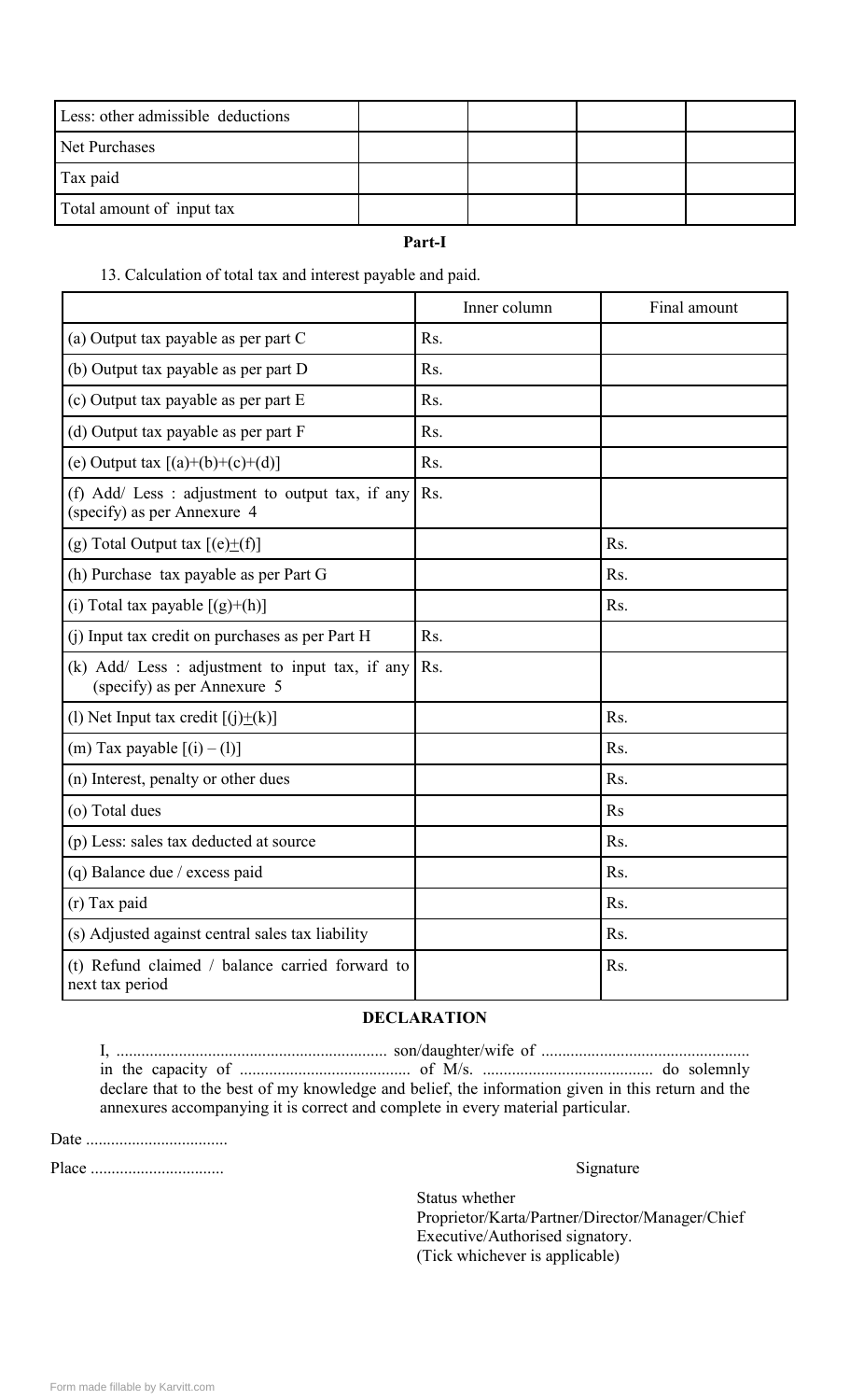## Annexure-I

| Particulars of goods                                                    |                         | Purchase                 |                | Receipts<br>(Stock Transfer etc.) |                          | Opening<br>stock as | Closing<br>stock |       |
|-------------------------------------------------------------------------|-------------------------|--------------------------|----------------|-----------------------------------|--------------------------|---------------------|------------------|-------|
|                                                                         | from<br>within<br>Assam | from<br>outside<br>Assam | Total          | From<br>within<br>Assam           | From<br>outside<br>Assam | Total               | on               | as on |
| $\mathbf{1}$                                                            | $\overline{2}$          | $\overline{3}$           | $\overline{4}$ | 5                                 | 6                        | $\overline{7}$      | 8                | 9     |
| A. Exempted goods (First Schedule)                                      |                         |                          |                |                                   |                          |                     |                  |       |
|                                                                         |                         |                          |                |                                   |                          |                     |                  |       |
| B. Goods taxable at every point of sale                                 |                         |                          |                |                                   |                          |                     |                  |       |
|                                                                         |                         |                          |                |                                   |                          |                     |                  |       |
| Taxable $@$ 4 % (Second Schedule)<br>(i)                                |                         |                          |                |                                   |                          |                     |                  |       |
| (ii) Taxable $@1\%$ (Third Schedule)                                    |                         |                          |                |                                   |                          |                     |                  |       |
| (iii) Taxable @ ____% (Third Schedule)                                  |                         |                          |                |                                   |                          |                     |                  |       |
| (iv) Taxable $@$ 12.5 % (Fifth Schedule)                                |                         |                          |                |                                   |                          |                     |                  |       |
| C. Goods taxable at the point of first sale<br>(Fourth Schedule)        |                         |                          |                |                                   |                          |                     |                  |       |
| (i) Taxable $@$ %                                                       |                         |                          |                |                                   |                          |                     |                  |       |
| (ii) Taxable $@$ $\%$                                                   |                         |                          |                |                                   |                          |                     |                  |       |
| (ii) Taxable $@$ %                                                      |                         |                          |                |                                   |                          |                     |                  |       |
|                                                                         |                         |                          |                |                                   |                          |                     |                  |       |
| D. Goods taxable at the stage of last purchase                          |                         |                          |                |                                   |                          |                     |                  |       |
|                                                                         |                         |                          |                |                                   |                          |                     |                  |       |
| (i) Taxable $@$ %                                                       |                         |                          |                |                                   |                          |                     |                  |       |
|                                                                         |                         |                          |                |                                   |                          |                     |                  |       |
| E. Goods involved in works contract                                     |                         |                          |                |                                   |                          |                     |                  |       |
|                                                                         |                         |                          |                |                                   |                          |                     |                  |       |
| F. Goods for use in the business of<br>transferring the<br>right to use |                         |                          |                |                                   |                          |                     |                  |       |
| <b>Total</b>                                                            |                         |                          |                |                                   |                          |                     |                  |       |

## Details of purchases and stocks (wherever possible, specify the goods)

Date ............................ Signature :

Name of the person signing :

Place .......................... Status of the person signing :

Seal. :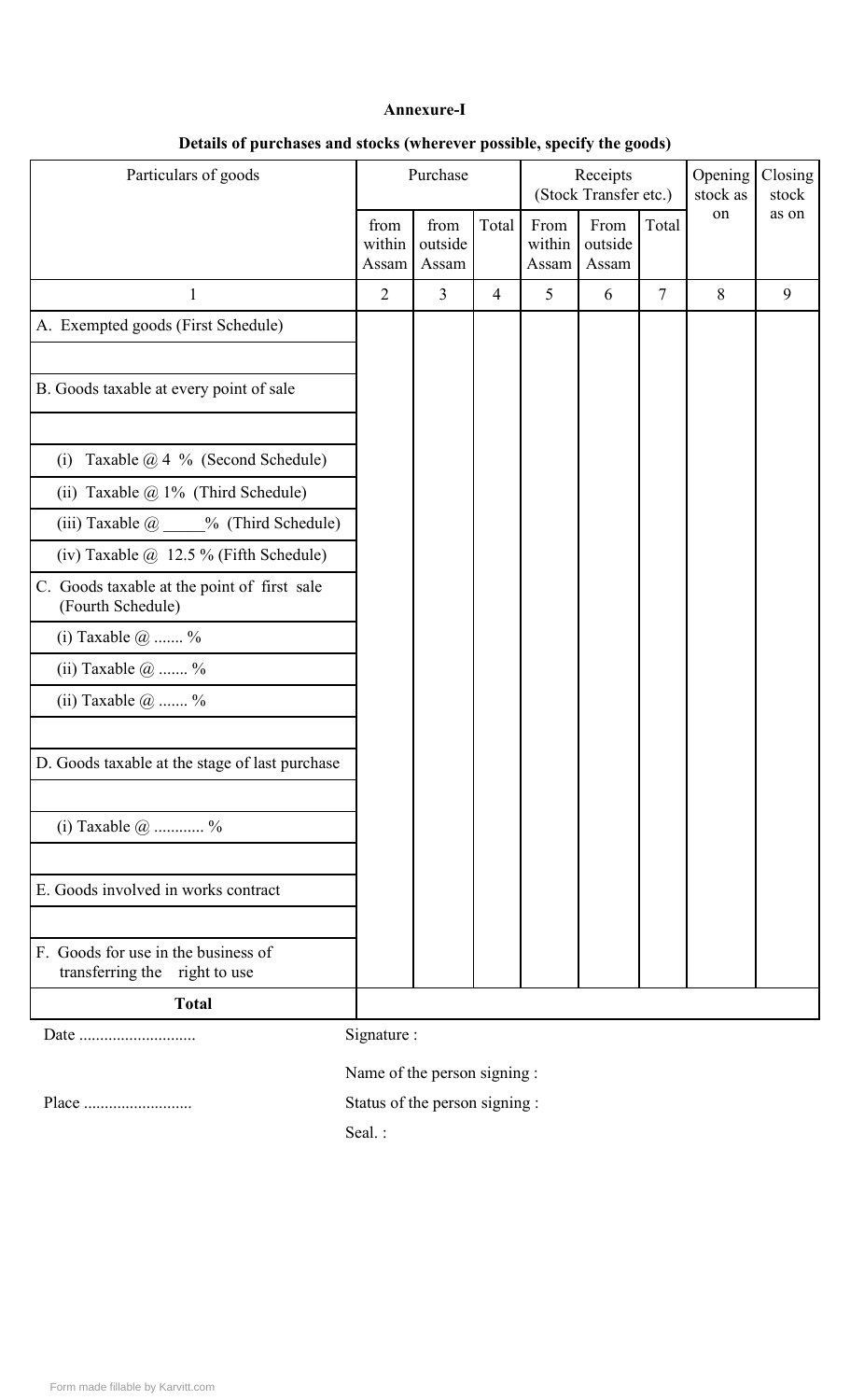#### Annexure-II

## Statement of commodity-wise details and tax payable

## (This annexure is applicable only in respect of imported and manufactured goods)

| Description of commodity | Gross turnover | Exempted turnover | Taxable turnover | Tax payable |
|--------------------------|----------------|-------------------|------------------|-------------|
|                          |                |                   |                  |             |
|                          |                |                   |                  |             |
|                          |                |                   |                  |             |
|                          |                |                   |                  |             |
|                          |                |                   |                  |             |

Date ................................

Place ..........................

Signature :

Name of the person signing :

Status of the person signing :

Seal. :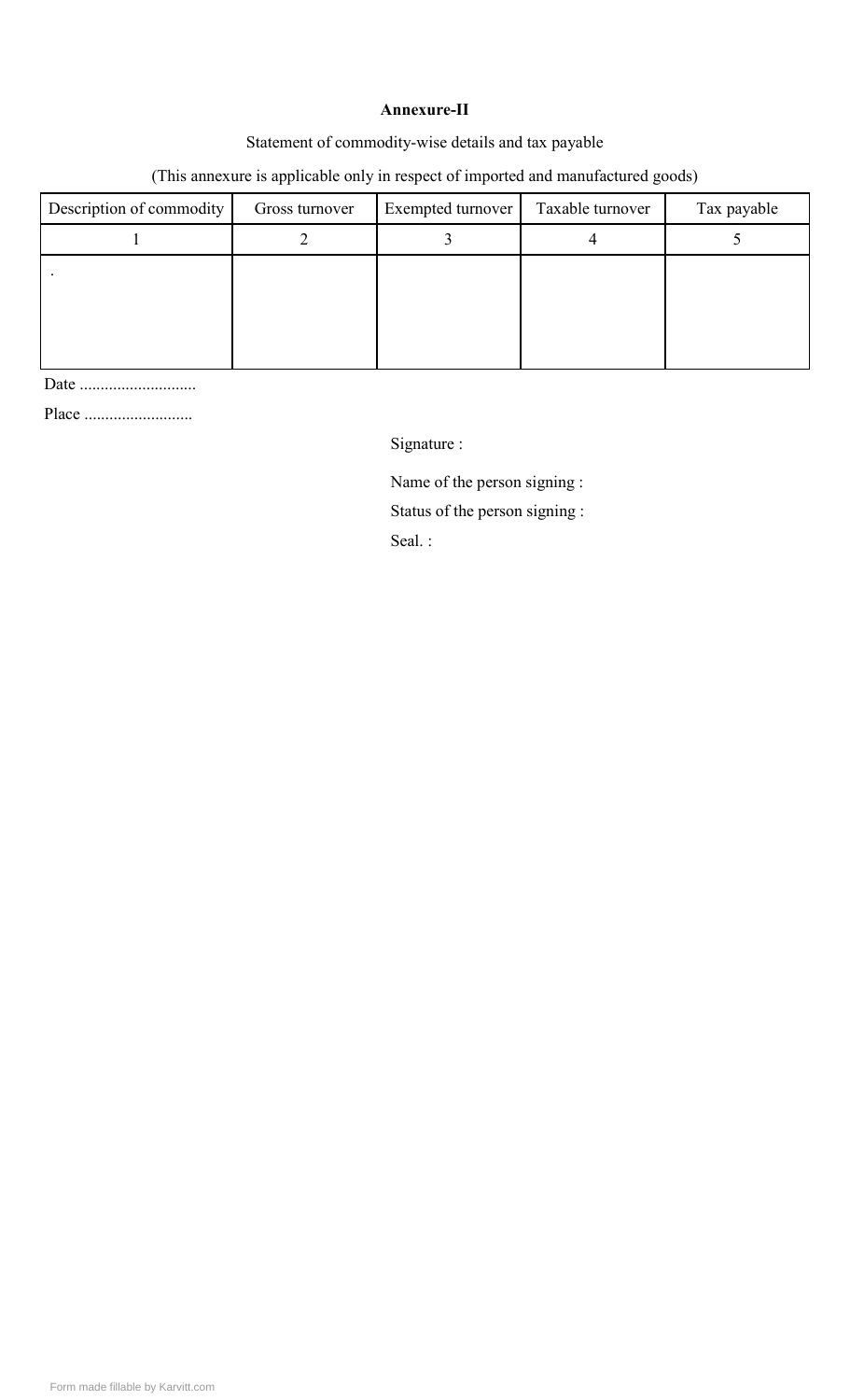#### Annexure-III

|                                                                |                               | <b>Value</b> | Quantity |
|----------------------------------------------------------------|-------------------------------|--------------|----------|
| (a) Opening stock of raw materials                             |                               |              |          |
| (b) Purchase/Receipt of raw materials from within Assam.       |                               |              |          |
| (c)Purchase/Receipt of raw materials from outside India/Assam. |                               |              |          |
| (d) Total of raw materials                                     |                               |              |          |
| (e) Raw materials consumed in manufacture or processing        |                               |              |          |
| (f) Sale of raw materials as such                              |                               |              |          |
| (g) Closing stock of raw materials (d-e-f)                     |                               |              |          |
| (h) Goods manufactured or processed                            |                               |              |          |
| (i) Opening stock of finished goods                            |                               |              |          |
| (j) Total of finished goods $(h + i)$                          |                               |              |          |
| (k) sale of finished goods.                                    |                               |              |          |
| (1) Stock transfer of finished goods outside the State.        |                               |              |          |
| (m) Closing stock of finished goods (j-k-l)                    |                               |              |          |
|                                                                | Signature:                    |              |          |
|                                                                | Name of the person signing :  |              |          |
|                                                                | Status of the person signing: |              |          |
|                                                                | Seal.:                        |              |          |

## ACCOUNT OF MANUFACTURE, PROCESSING ETC.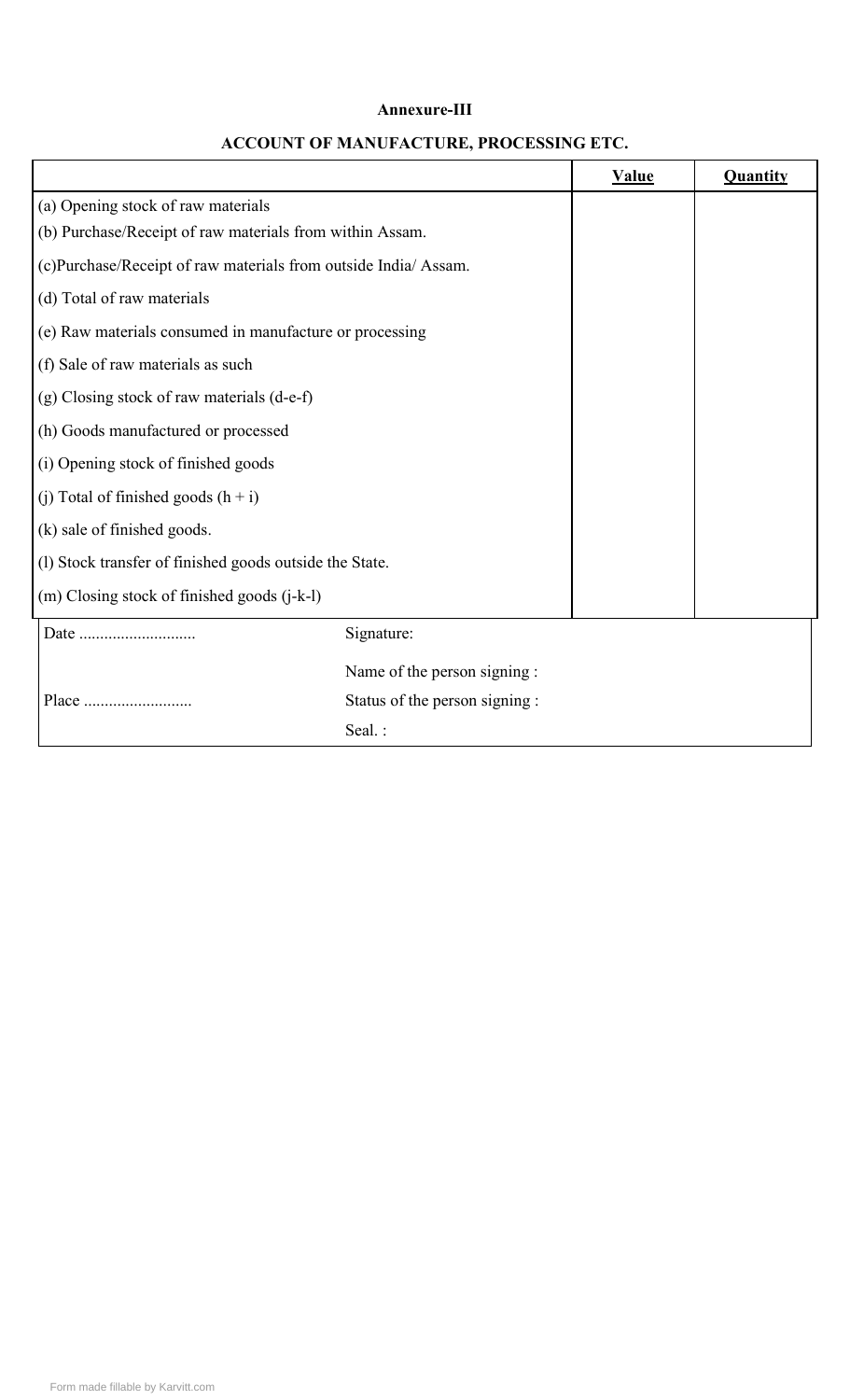## Annexure-IV

(To be attached with the return where adjustments in Output Tax or Tax Credits are made)

# Adjustments to Output Tax

| Nature of Adjustment                                 |  | Increase in Output<br>Tax |  |     |  |  |  |  | Decrease in Output<br>Tax |  |  |     |  |  |  |  |  |
|------------------------------------------------------|--|---------------------------|--|-----|--|--|--|--|---------------------------|--|--|-----|--|--|--|--|--|
|                                                      |  |                           |  | (A) |  |  |  |  |                           |  |  | (B) |  |  |  |  |  |
| Sale cancelled [Section $13(1)(a)$ ]                 |  |                           |  |     |  |  |  |  |                           |  |  |     |  |  |  |  |  |
| Nature of sale changed [Section 13(1)(b)]            |  |                           |  |     |  |  |  |  |                           |  |  |     |  |  |  |  |  |
| Change in agreed consideration [Section $13(1)(c)$ ] |  |                           |  |     |  |  |  |  |                           |  |  |     |  |  |  |  |  |
| Goods sold returned [Section 13(1)(d)]               |  |                           |  |     |  |  |  |  |                           |  |  |     |  |  |  |  |  |
| Other adjustments, if any (specify)                  |  |                           |  |     |  |  |  |  |                           |  |  |     |  |  |  |  |  |
|                                                      |  |                           |  |     |  |  |  |  |                           |  |  |     |  |  |  |  |  |
|                                                      |  |                           |  |     |  |  |  |  |                           |  |  |     |  |  |  |  |  |
|                                                      |  |                           |  |     |  |  |  |  |                           |  |  |     |  |  |  |  |  |
| Total                                                |  |                           |  |     |  |  |  |  |                           |  |  |     |  |  |  |  |  |
| Total net increase/(decrease) in Output Tax (A-B)    |  |                           |  |     |  |  |  |  |                           |  |  |     |  |  |  |  |  |

Date ............................ Signature :

Name of the person signing :

Place .......................... Status of the person signing :

Seal. :